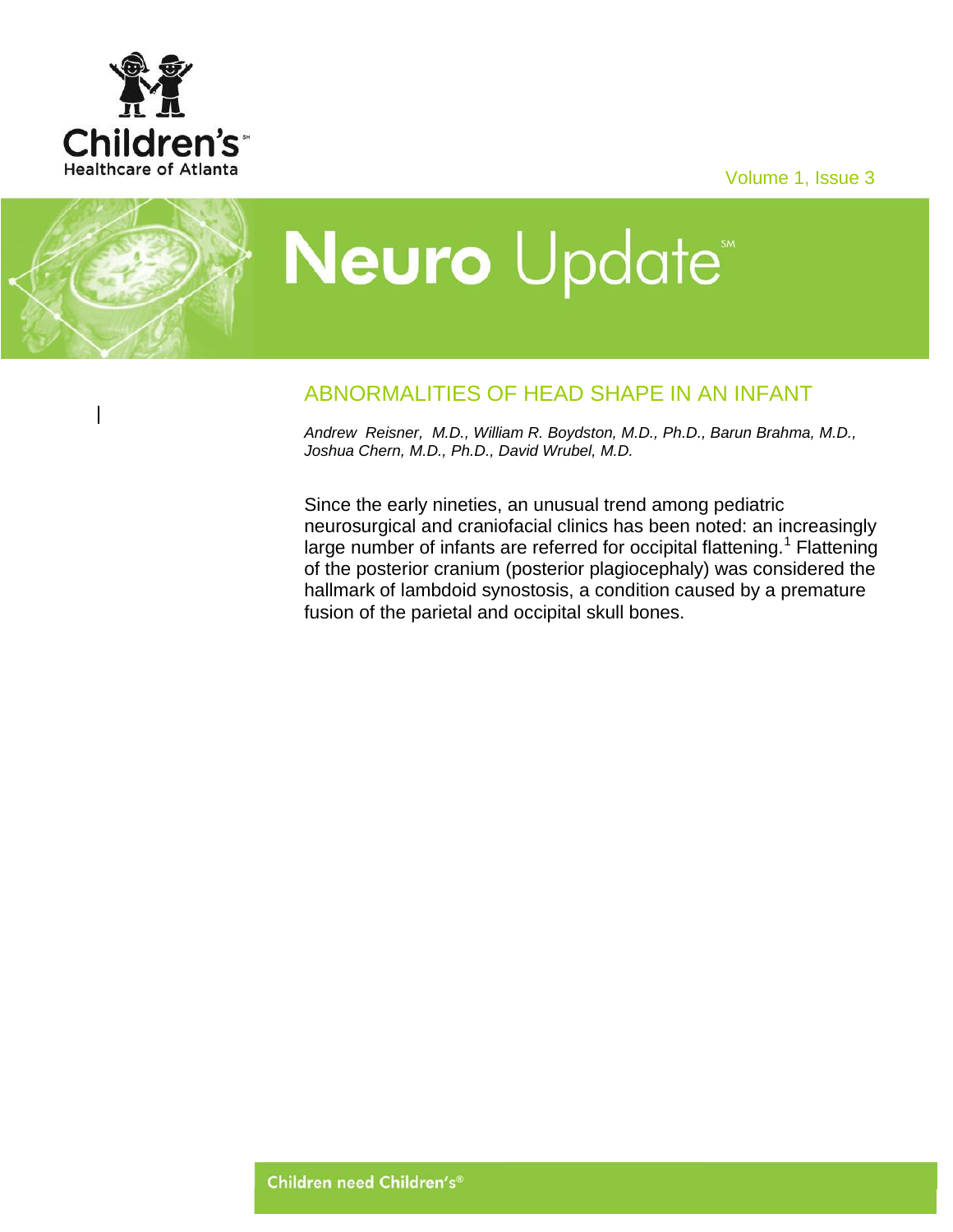Recently, it is clear the vast majority of these infants do not have lambdoid synostosis, but rather a condition known as plagiocephaly without synostosis (PWS). This condition can be treated nonsurgically. Since its recognition, PWS has been highlighted in the public media, including national prime time television reports, newspapers and Internet discussion groups.<sup>2</sup> Coincidentally, evidence is mounting in medical literature to support a relationship between the increased incidence of cranial deformation and infant supine sleep position.<sup>1</sup>

Sudden infant death syndrome (SIDS) is the leading cause of early infantile deaths in the United States.<sup>3</sup> Approximately, 6,000 infants die of this syndrome each year, an incidence of 1.2 per 1,000 live births.<sup>4</sup> After a critical review of epidemiological studies, the American Academy of Pediatrics (AAP) issued a report in 1992, recommending healthy infants be placed to sleep on their sides or backs.<sup>5</sup> This recommendation was followed in June 1994 by a national educational campaign, Back to Sleep, supported by a coalition, which included the U.S. Public Health Service, the SIDS Alliance and the Association of SIDS Program Professionals.<sup>3</sup> The literature suggests this, as well as national campaigns in other countries, has resulted in a statistically significant reduction of the incidence of SIDS.<sup>6</sup> Now, most pediatricians recommend healthy infants be placed wholly on their backs.

A causal relationship between the Back to Sleep campaign and PWS remains presumptive and largely based on a temporal relationship. Although, the issue of how the supine sleep position adversely affects the lambdoid suture remains unclear; it is reasonable to assume the mechanism is related to a disturbance of sutural function and skull growth. Craniofacial anomalies, secondary to suture pathology, demonstrate the complex relationship that exists between skull, brain and facial development.

Alterations of the normal growth pattern of one component can produce significant changes to others. In the case of synostosis or slow growth of the lambdoid suture, as it is thought to occur in PWS, skull growth perpendicular to the dysfunctional suture is impeded. The occipital region on the side of the cranial suture becomes flattened. This is not a new observation.

In 1851, Virchow recognized the shape of skull deformations were predictable in cases of craniosynostosis, depending on which suture was prematurely fused.<sup>7</sup> He noted not only that the skull growth was retarded parallel to the abnormal suture, but the skull growth was enhanced in a perpendicular plane. Thus, in cases of lambdoid synostosis on untreated PWS, cranial growth is exaggerated in a frontal direction on the same side (ipsilateral frontal bossing) (Figure 1). These changes are the result of normal brain growth exerting a force on the pliable cranium of the infant.<sup>7</sup>



## **Figure 1. Bone windows of an axial CT scan. Arrows point to flattened left occipital. With occipital plagiocephaly the head assumes a trapezoid shape (in this case with the left side being in front of the right).**

The clinical features of an infant with PWS are best appreciated when the child is examined from above, looking down on the vertex of the head. From this view, the skull has a trapezoid or parallelogram shape. Occipital flattening, contralateral occipital bulging and ipsilateral frontal bossing are the most prominent features. This asymmetry may not be readily appreciated when the child is examined face on. The anterior compensatory cranial growth results in the frontal bossing, also results in forward displacement of the petrous bone. This bone houses the ear and

the temporomandibular joint. Infants with PWS frequently have forward and inferior displacement of the ear on the same side as the occipital flattening and deviation of the chin to the opposite side. An area of alopecia on the occiput is frequently noted and marks the site of continuous head positioning.

Infants with PWS have normal neurologic examinations, no signs of raised intracranial pressure and developmental milestones appropriate for age.<sup>1, 8</sup> Further, the head circumference is typically within the normal range.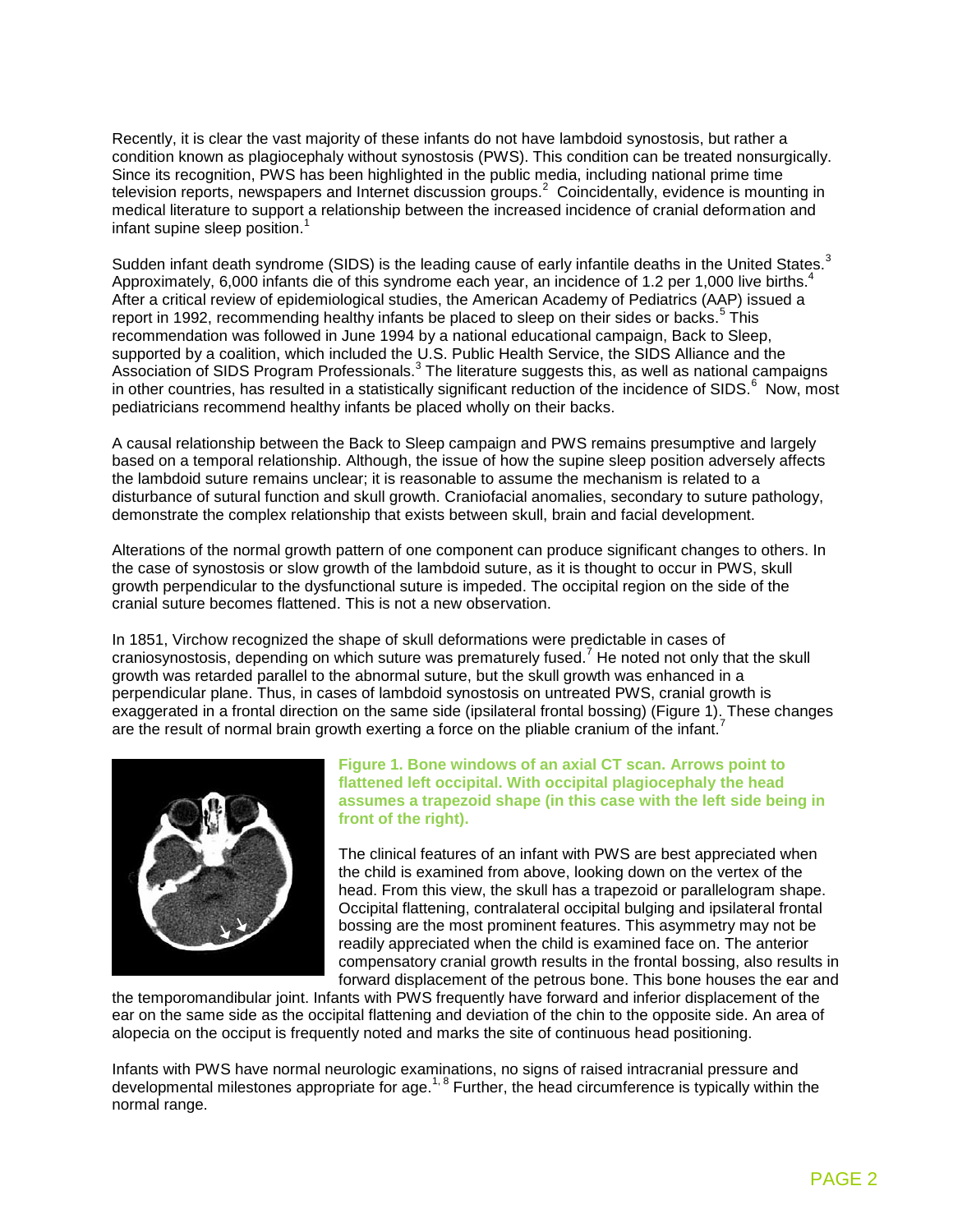There are two other conditions influencing an infant's head position that should be excluded during the initial evaluations— torticollis and strabismus.<sup>1</sup> Torticollis is characterized by a head tilt and/or restriction of neck movements. If torticollis is untreated and the head position unchanged, the resultant cranial deformity may progress. The majority of infants with restricted neck movements will respond to physiotherapy alone. A minority (< 5 percent) will require release of the sternocleidomastoid muscle. True torticollis must be distinguished from poor head control secondary to muscle weakness, which is treated with physiotherapy and, rarely, bracing. Strabismus, especially when secondary to IVth cranial nerve palsy, may be intermittent and difficult to detect clinically. Parents may report intermittent disturbances of ocular position. If strabismus is detected, then an ophthalmic consultation should be obtained.

We subjectively grade the degree of cranial deformity as mild, moderate or severe. Mild deformity consists of slight occipital flattening. A moderate deformity involves more occipital flattening and some facial and ear asymmetry. Severe cases are characterized primarily by greater frontal bone distortions and asymmetry of the face. Occipital flattening itself is not of cosmetic significance, as it is usually wellmasked by early childhood hair coverage and thickening of the scalp. Further cranial growth tends to minimize the asymmetry. However, associated facial asymmetries are of concern, as they may become fixed, cosmetically significant disfigurations for life.

The natural history of PWS is unknown.<sup>8</sup> However, our anecdotal experience, and that from other centers, suggests the vast majority of cases of mild and moderate occipital flattening resolve spontaneously. A minority of cases, particularly those demonstrating progressive deformities, may require surgical intervention. Therefore, we recommend referral to a neurosurgeon or plastic surgeon when:

- 1) There is severe occipital flattening.
- 2) The occipital flattening progresses despite infant repositioning.
- 3) There is associated frontal asymmetry and disfigurement of the face.
- 4) There is parental anxiety.

The treatment of PWS is dependent on two main factors: the infant's age and the degree of cranial distortion. The younger the infant and the less severe the skull asymmetry, the more likely the child will respond to conservative, nonsurgical treatments. Skull X-rays are not routinely obtained, as they are not sufficiently sensitive or specific to detect sutural abnormalities, i.e. the initial management of PWS is based on clinical, rather than radiographic criteria.

Young infants (<3 months) who have occipital flattening are treated with repositioning only. Parents are instructed about how to keep the child off the flattened region by utilizing various repositioning maneuvers. Parents should be warned—the infant will initially resist these attempts. In the majority of cases, repositioning the infant on the opposite occipital region or a lateral position is successful with some coaxing after several days. This is usually all that is required. The head assumes a more normal symmetric shape with further cranial growth. Infants not responding to repositioning or who have moderate to severe deformity at more than seven months of age should wear the cranial molding helmet. A cranial molding helmet is a custom-fit device, similar to a football helmet, which is designed to apply continuous pressure to the cranium. The device has proved effective, allowing the growing brain to reshape the cranium.<sup>1</sup> It is applied continuously and removed only for bathing. The helmet is usually used for two to three months. Due to the increasing rigidity of the skull after age 1, molding helmets have little value.

Infants with PWS require close follow-up, usually at two month intervals. Response to conservative treatment, either by repositioning or the molding helmet, is usually evident within the first few months. If there is no significant improvement, then diagnostic evaluation to rule out synostosis is undertaken. The diagnostic test choice area is a head computed tomography (CT) scan. This sensitive study can detect subtle, isolated fusion of the sutures. If synostosis is present and the deformity severe, then surgery is considered.